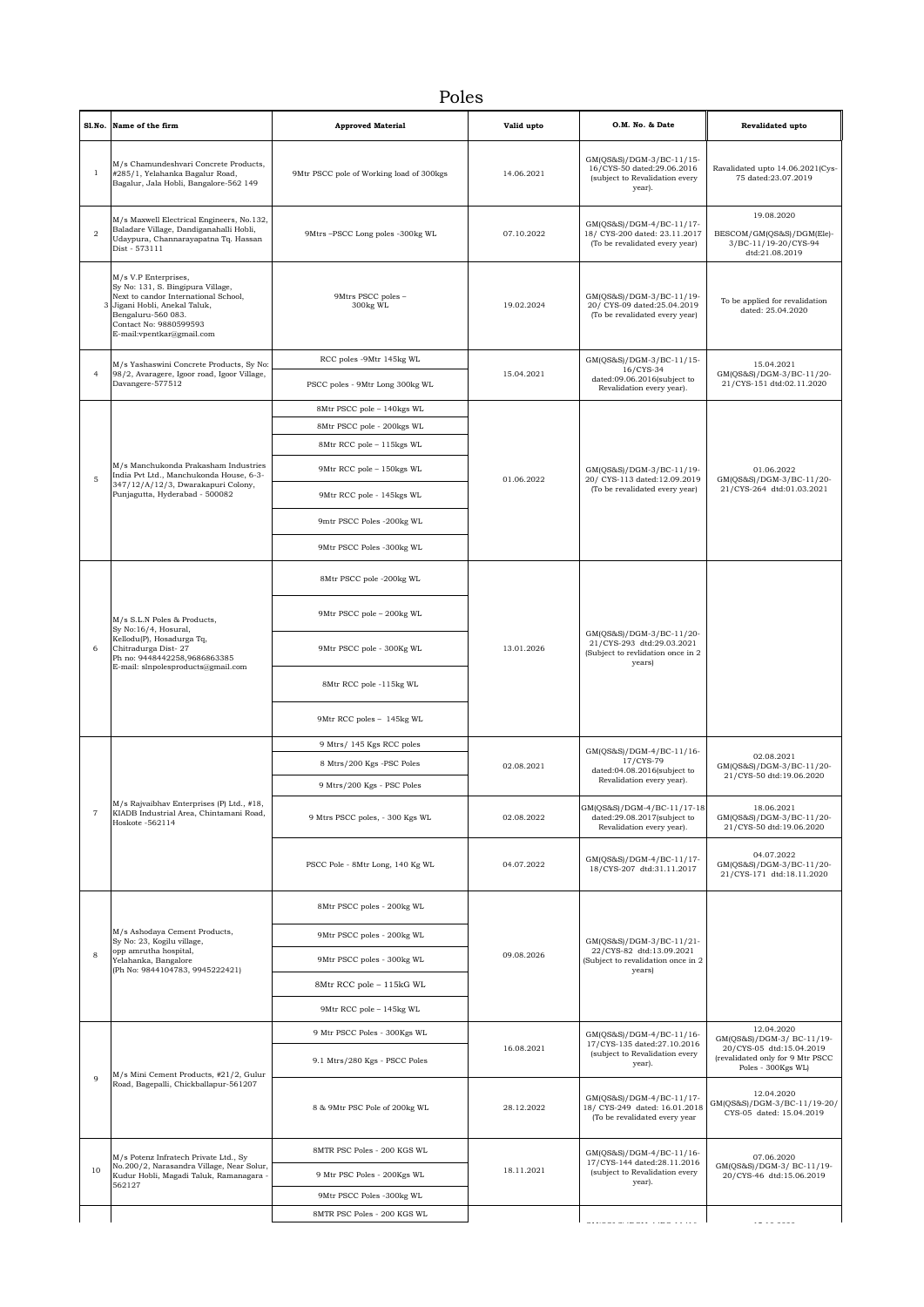| 11 | M/s Madhushree Concrete Products, Sy<br>No:200/2, Narasandra Village, Near Solur,                                                                                                                      | 9 Mtr PSC Poles - 200Kgs WL                                             | 18.11.2021                                                 | GM(QS&S)/DGM-4/BC-11/16-<br>17/CYS-145 dated:28.11.2016<br>(subject to Revalidation every   | 15.10.2020<br>GM(QS&S)/DGM(El)-3/BC-11/19-<br>20/CYS-130 dtd:17.10.2019            |
|----|--------------------------------------------------------------------------------------------------------------------------------------------------------------------------------------------------------|-------------------------------------------------------------------------|------------------------------------------------------------|---------------------------------------------------------------------------------------------|------------------------------------------------------------------------------------|
|    | Kudur Hobli, Ramanagara - 562217                                                                                                                                                                       | 9 Mtr PSCC poles - 300Kgs WL                                            |                                                            | year).                                                                                      |                                                                                    |
| 12 | M/s Suma Enterprises and Engineers,<br>#23/2, Kunigal Road, Opp. T Nandi Farm,<br>Kempaganahalli, Kasaba Hobli,<br>Nelamangala, Bangalore Rural<br>(Ph No: 9663314949)(E-<br>mail:Babu49054@gmail.com) | 9Mtr PSCC poles-200kgs WL                                               | 23.01.2022<br>(subject to revalivation<br>every year)      | GM(QS&S)/DGM-4/BC-11/16-<br>17/ CYS-172 dated:16.02.2017<br>(To be revalidated every year). | 14.08.2021<br>GM(QS&S)/DGM(el)-3/BC-11/20-                                         |
|    |                                                                                                                                                                                                        | 9Mtr PSCC pole of 300kgs WL                                             |                                                            |                                                                                             | 21/CYS-79 dtd:14.08.2020                                                           |
|    | M/s Shiva Concrete products,<br>Sy No:96 & 95/4 - B.P. Road - Oorukere<br>Village, Tumkur - 572106<br>(Ph No:0816-2018038)<br>(Email:sbp.tumkur@gmail.com).                                            | 9Mtrs PSCC poles - 300kg WL                                             | 05.05.2022                                                 | GM(QS&S)/DGM-3/BC-11/19-<br>20/ CYS-66 dated:15.07.2019<br>(To be revalidated every year)   | 05.05.2022<br>GM(QS&S)/DGM-3/BC-11/21-22/<br>CYS-74 dated:26.08.2021               |
| 13 |                                                                                                                                                                                                        | 8Mtrs PSCC poles -200kg WL                                              | 27.03.2024                                                 | GM(QS&S)/DGM-3/BC-11/20-<br>21/ CYS-126 dated:19.09.2020<br>(To be revalidated every year)  | 26.08.2023<br>GM(QS&S)/DGM-3/BC-11/21-22/<br>CYS-74 dated:26.08.2021               |
|    |                                                                                                                                                                                                        | 9Mtrs PSCC poles -200kg WL                                              |                                                            |                                                                                             |                                                                                    |
|    | M/s R.S Industries,<br>Plot No: 111/2, Doddabudihal village,<br>Davangere-577001                                                                                                                       | 8 Mtrs/200kgs - PSCC pole                                               | 26.12.2021                                                 | GM(QS&S)/DGM-4/BC-11/16-<br>17/ CYS-181 dated:10.03.2017<br>(To be revalidated every year). | 26.12.2021                                                                         |
| 14 |                                                                                                                                                                                                        | 9 Mtrs/200kgs - PSCC pole<br>9 Mtrs/300kgs - PSCC pole                  |                                                            |                                                                                             | BESCOM/GM(QS&S)/DGM(Ele)-<br>3/BC-11/20-21/CYS-267                                 |
|    |                                                                                                                                                                                                        | 9Mtr RCC square Pole - 150kg WL                                         |                                                            |                                                                                             | dtd:03.03.2021                                                                     |
|    |                                                                                                                                                                                                        |                                                                         |                                                            |                                                                                             |                                                                                    |
|    |                                                                                                                                                                                                        | 8 Mtrs/200kgs & 9Mtrs/200kgs - PSCC Poles<br>9Mtr PSCC Poles - 300kg WL |                                                            |                                                                                             | 21.11.2022<br>BESCOM/GM(QS&S)/DGM(Ele)-<br>3/BC-11/20-21/CYS-246<br>dtd:15.02.2021 |
| 15 | M/s H.R.B. Industries, Plot No:42/P1 &<br>43, Anagawadi Industrial Area(KIADB),                                                                                                                        |                                                                         | 21.11.2022                                                 | GM(QS&S)/DGM-4/BC-11/16-<br>17/ CYS-05 dated:07.04.2017<br>(To be revalidated every year).  |                                                                                    |
|    | Harihara                                                                                                                                                                                               | 8Mtr RCC Poles -115kg WL                                                |                                                            |                                                                                             |                                                                                    |
|    |                                                                                                                                                                                                        | 9Mtr RCC Poles -145kg WL<br>8Mtr/ 140kgs - PCC Poles                    |                                                            |                                                                                             |                                                                                    |
| 16 | M/s Yash Concrete Products, Sy No. 104,                                                                                                                                                                | 8&9 Mtr/200kgs - PSC poles                                              | 09.03.2022                                                 | GM(QS&S)/DGM-4/BC-11/16-                                                                    | 16.10.2020<br>GM(QS&S)/DGM(El)-3/BC-11/19-<br>20/CYS-131 dtd:17.10.2019            |
|    | Thegganakuppe Village, Magadi Taluk -<br>562120                                                                                                                                                        | 9Mtr/300kgs- PSCC pole                                                  |                                                            | 17/ CYS-15 dated:28.04.2017<br>(To be revalidated every year).                              |                                                                                    |
|    |                                                                                                                                                                                                        | 8Mtr/ 140kgs - PCC Poles                                                |                                                            |                                                                                             |                                                                                    |
|    |                                                                                                                                                                                                        | 8&9 Mtr/200kgs - PSC poles                                              | 31.01.2022                                                 | GM(QS&S)/DGM-4/BC-11/17-<br>18/ CYS-201 dated:25.11.2017<br>(To be revalidated every year). |                                                                                    |
| 17 | M/s Amberkar Pre-stressed Products,<br>Opp. Shankar Textile mills, Near Jain<br>Temple, Harihara Road, Davangere -                                                                                     | 9Mtr/300kgs- PSCC pole                                                  |                                                            |                                                                                             | 31.01.2022<br>BESCOM/GM(QS&S)/DGM-3/BC-<br>11/21-22/CYS-46 dtd:22.07.2021          |
|    | 577006                                                                                                                                                                                                 | 9Mtr/145kgs - RCC poles                                                 | 31.01.2022                                                 |                                                                                             |                                                                                    |
|    | M/s Sree Industries, Sy No. 101/6,<br>Hosahalli, Rangapura Road, Tiptur                                                                                                                                | 8&9 Mtr/200kgs - PSCC poles                                             | 28.02.2022                                                 | GM(QS&S)/DGM-4/BC-11/16-<br>17/ CYS-17 dated:28.04.2017<br>(To be revalidated every year).  | 30.05.2021<br>GM(QS&S)/DGM(El)-3/BC-11/20-<br>21/CYS-73 dtd:13.08.2020             |
| 18 |                                                                                                                                                                                                        | 9Mtr/300kgs- PSCC pole                                                  |                                                            |                                                                                             |                                                                                    |
|    | M/s Prince Concrete Mfg Pvt Ltd., Sy No:<br>246/1/2, S Bingipura, Begur to Koppa<br>Road, JiganiHobli, Anekal Taluk,<br>Bangalore- 560105Ph No: 9880599593)                                            | 8Mtr PSCC poles 200kgs WL                                               | 18.09.2025<br>(Subject to revalidation once<br>in 2 years) | GM(QS&S)/DGM-3/BC-11/21-<br>22/ CYS-78 dated:02.09.2021                                     |                                                                                    |
|    |                                                                                                                                                                                                        | 9Mtr PSC poles-200kgs WL                                                |                                                            |                                                                                             |                                                                                    |
| 19 |                                                                                                                                                                                                        | 11Mtr Pre Stressed Spun Pole of 500kgs WL                               |                                                            |                                                                                             |                                                                                    |
|    | (E-mail:info@princeconretes@gmail.com)                                                                                                                                                                 | 9 Mtr PSCC Poles - 300Kgs WL                                            |                                                            |                                                                                             |                                                                                    |
|    |                                                                                                                                                                                                        | 9Mtr RCC Pole - 145kG WL                                                |                                                            |                                                                                             |                                                                                    |
|    | M/s Shri Ganesh Enterprises, No:39/2,<br>Hotteganahalli, Kenchanahalli Post,<br>Harihara Taluk, Davangere District<br>(Ph No: 9449838833)(E-<br>mail:nprasadsps@gmail.com)                             | 8Mtr - PSCC poles -200 kg WL                                            | 03.07.2022                                                 | GM(QS&S)/DGM-4/BC-11/16-<br>17/ CYS-91 dated05.08.2017<br>(To be revalidated every year)    |                                                                                    |
| 20 |                                                                                                                                                                                                        | 9Mtrs PSCC Poles - 200 Kg WL                                            |                                                            |                                                                                             | 14.08.2021<br>GM(QS&S)/DGM-4/BC-11/20-21/<br>CYS-85 dated:17.08.2020               |
|    |                                                                                                                                                                                                        | 9Mtrs-PSCC poles -300kg WL                                              |                                                            |                                                                                             |                                                                                    |
|    |                                                                                                                                                                                                        | 8Mtr - PSC poles -200 kg WL                                             |                                                            |                                                                                             |                                                                                    |
| 21 | M/s PKS Prestressed Concrete Products,<br>Survey No: 265/P1, Doddabathi, P. B.<br>Road, Davangere -577016                                                                                              | 9Mtrs PSC Poles - 200 Kg WL                                             | 03.10.2022                                                 | GM(OS&S)/DGM-4/BC-11/17-<br>18/ CYS-154 dated 03.10.2017<br>(To be revalidated every year)  | 02.05.2020<br>GM(QS&S)/DGM(Ele)/BC-11/19-                                          |
|    |                                                                                                                                                                                                        | 9Mtrs -PSCC poles -300kg WL                                             |                                                            |                                                                                             | 20/CYS-21 dtd:03.05.2019                                                           |
|    | M/s Kalleshwara Concrete Products,                                                                                                                                                                     | 8Mtrs PSCC poles -200kg WL                                              |                                                            | GM(QS&S)/DGM-4/BC-11/17-<br>18/ CYS-187 dated16.11.2017<br>(To be revalidated every year)   | 29.10.2021                                                                         |
| 22 | No.99, Avargere Igoor Road, Igoor Village,<br>Igoor Post, Davangere Taluk Davangere                                                                                                                    | 9Mtrs PSCC poles - 200kg WL<br>9Mtrs-PSCC poles -300kg WL               | 27.03.2022                                                 |                                                                                             | GM(QS&S)/DGM-3/BC-11/20-<br>21/CYS-150 dtd:02.11.2020                              |
|    |                                                                                                                                                                                                        | RCC pole -8Mtr Long 145kg WL                                            |                                                            |                                                                                             |                                                                                    |
| 23 | M/s K.V.T Industries, No: 134/B, 3rd<br>stage, Mundargi Industrial Area, KIADB,<br>Bellary- 583101                                                                                                     | 9Mtr PSCC Pole of 300kgs Working Load                                   | 20.01.2023                                                 | GM(QS&S)/DGM-4/BC-11/17-<br>18/ CYS-280 dated: 01.03.2018<br>(To be revalidated every year  | 20.01.2023<br>GM(QS&S)/DGM-3/BC-11/20-21/<br>CYS-258 dated: 24.02.2021             |
|    |                                                                                                                                                                                                        | 8Mtrs PSCC poles -200kg WL                                              | 17.06.2024                                                 | GM(QS&S)/DGM-3/BC-11/19-<br>20/ CYS-78 dated:25.07.2019<br>(To be revalidated every year)   | 18.02.2023<br>GM(QS&S)/DGM-3/BC-11/20-21/<br>CYS-258 dated: 24.02.2021             |
|    |                                                                                                                                                                                                        | 9Mtrs PSCC poles - 200kg WL                                             |                                                            |                                                                                             |                                                                                    |
|    |                                                                                                                                                                                                        | 8Mtrs PSCC poles -140kg WL                                              |                                                            |                                                                                             |                                                                                    |
|    | M/s Prakash Spun Pipe Manufactures,<br>#418/324, Near N.H-4, Bypass, P. B.<br>Road, Avaragere Vilage, Davangere -<br>577003<br>(Ph No:9449865555/944865556)                                            | 8Mtrs PSCC poles -200kg WL<br>9Mtrs PSCC poles - 200kg WL               | 09.10.2022                                                 | GM(QS&S)/DGM-4/BC-11/17-<br>18/ CYS-201 dated: 25.11.2017<br>(To be revalidated every year) |                                                                                    |
| 24 |                                                                                                                                                                                                        | 9Mtrs-PSCC poles -300kg WL                                              |                                                            |                                                                                             | 30.05.2021<br>GM(QS&S)/DGM-3/BC-11/20-<br>21/CYS-74 dtd:13.08.2020                 |
|    |                                                                                                                                                                                                        | 8Mtrs/200kg WL - PSCC poles                                             |                                                            |                                                                                             | 25.09.2022                                                                         |
|    |                                                                                                                                                                                                        |                                                                         |                                                            |                                                                                             | $GM(QS\&S)/DGM-4/BC-11/17- \Bigg[ G M IOS\&S I/DG M-3/RC-11/21-22/$                |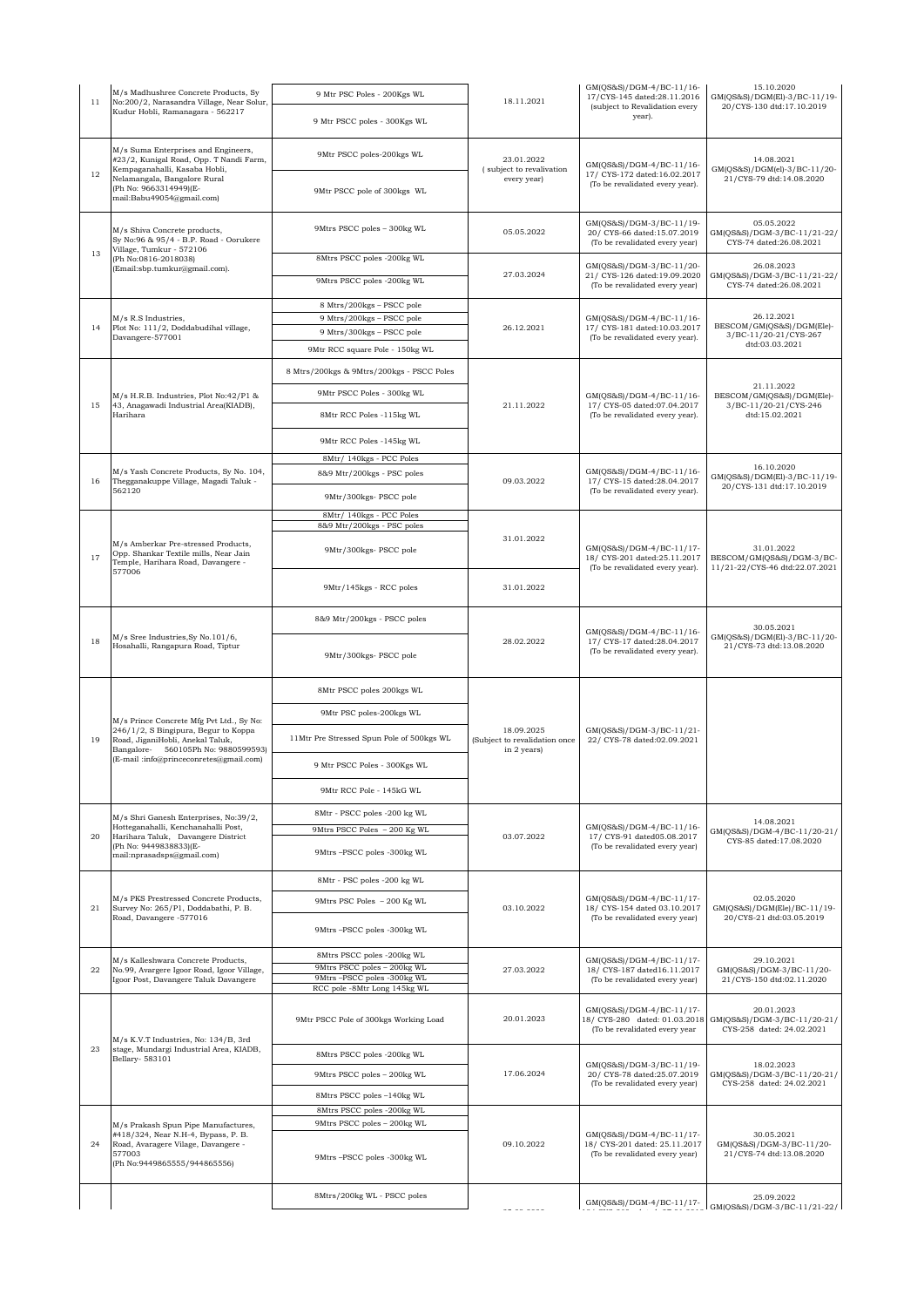|    |                                                                                                                                                                                                                                                                                  | 9Mtrs/200kg WL - PSCC poles                                | 25.09.2022 | 18/ CYS-260 dated: 27.01.2018<br>(To be revalidated every year)                                                                           | الحصارية الممحم وربستموريما<br>CYS-89 dated: 23.09.2021                                               |
|----|----------------------------------------------------------------------------------------------------------------------------------------------------------------------------------------------------------------------------------------------------------------------------------|------------------------------------------------------------|------------|-------------------------------------------------------------------------------------------------------------------------------------------|-------------------------------------------------------------------------------------------------------|
| 25 | M/s Sri Datta Sai Cement Products, S.R.<br>No.19, Basinepally (V), Gooty Mandal,<br>Ananthpur District, Andhra Pradesh-<br>515402                                                                                                                                                | 11Mtrs/365kg WL-PSCC poles                                 |            |                                                                                                                                           |                                                                                                       |
|    |                                                                                                                                                                                                                                                                                  | 9Mtr PSCC Pole of 300kgs Working Load                      | 28.06.2022 | GM(QS&S)/DGM-4/BC-11/17-<br>18/ CYS-279 dated: 27.02.2018<br>(To be revalidated every year)                                               | 28.06.2022<br>GM(QS&S)/DGM-3/BC-11/21-22/<br>CYS-89 dated: 23.09.2021                                 |
|    |                                                                                                                                                                                                                                                                                  | 8Mtr PSCC pole - 200kg WL                                  |            |                                                                                                                                           |                                                                                                       |
| 26 | M/s Geetha Concrete poles, No.186,<br>Mahadeva Kodigenahalli (Gopalapura),<br>Bagalur post, Jalahobli, Bangalore-562<br>149                                                                                                                                                      | 9Mtr PSCC pole - 200kg WL                                  |            |                                                                                                                                           |                                                                                                       |
|    |                                                                                                                                                                                                                                                                                  |                                                            | 21.03.2023 | GM(QS&S)/DGM-4/BC-11/17-<br>(To be revalidated every year                                                                                 | 21.03.2023<br>18/ CYS-314 dated: 27.03.2018 GM(QS&S)/DGM-3/BC-11/20-21 /<br>CYS-274 dated: 04.03.2021 |
|    |                                                                                                                                                                                                                                                                                  | 9Mtr PSCC pole -300kg WL                                   |            |                                                                                                                                           |                                                                                                       |
|    |                                                                                                                                                                                                                                                                                  | 8Mtr RCC pole - 115kg WL                                   |            |                                                                                                                                           |                                                                                                       |
|    |                                                                                                                                                                                                                                                                                  | 9Mtr RCC pole - 145kg WL                                   |            |                                                                                                                                           |                                                                                                       |
| 27 | M/s Maruthi Cement Udyog, KIADB, Plot<br>No: 49, II phase, Antrasanahalli, Tumkur                                                                                                                                                                                                | 8 & 9Mtr PSCC Pole - 200kgs Working Load                   |            | GM(QS&S)/DGM-3/BC-11/18-                                                                                                                  | 30.06.2023<br>GM(QS&S)/DGM-3/BC-11/21-                                                                |
|    |                                                                                                                                                                                                                                                                                  | 9Mtr PSCC poles - 300kgs Working Load                      | 30.06.2023 | 19/ CYS-171 dated:19.01.2019<br>(To be revalidated every year)                                                                            | 22/CYS-42 dtd:19.07.2021                                                                              |
|    | M/s Krishna Concrete products,<br>No.78, Hosur Road, Malur,<br>Kolar<br>Dist - 563130<br>Contact No: 9901654251/9880283515<br>Email: kcpmalur@gmail.com                                                                                                                          | 9Mtrs PSCC(PSC) poles - 200kg WL                           | 27.08.2023 |                                                                                                                                           |                                                                                                       |
| 28 |                                                                                                                                                                                                                                                                                  | 9Mtrs PSCC poles -300kg WL                                 |            | GM(QS&S)/DGM-3/BC-11/18-<br>19/ CYS-195 dated:14.02.2019<br>(To be revalidated every year)                                                |                                                                                                       |
|    |                                                                                                                                                                                                                                                                                  | 8Mtrs PSCC poles - 200kg WL                                |            |                                                                                                                                           |                                                                                                       |
|    |                                                                                                                                                                                                                                                                                  | 9Mtrs PSCC poles - 200kg WL                                |            |                                                                                                                                           |                                                                                                       |
|    | M/s Maruthi Concrete Products, Sy                                                                                                                                                                                                                                                | 8Mtrs PCC poles - 140kg WL                                 | 29.08.2023 | GM(QS&S)/DGM-3/BC-11/18-<br>19/ CYS-192 dated:12.02.2019                                                                                  |                                                                                                       |
| 29 | No.131, Yediyur, Mahadeva Kodegehalli<br>Road, Bagalur post, Baglur -562149-                                                                                                                                                                                                     | 9Mtrs PSCC poles -300kg WL                                 |            | (To be revalidated every year)                                                                                                            | 29.08.2023<br>GM(QS&S)/DGM-3/BC-11/21-<br>22/CYS-19 dtd:09.06.2021                                    |
|    | 562149                                                                                                                                                                                                                                                                           | 11Mtr PSC Circular spun pole - 500kgs WL                   |            |                                                                                                                                           |                                                                                                       |
|    |                                                                                                                                                                                                                                                                                  | 9Mtr RCC poles - 145kg WL                                  | 29.08.2023 | GM(QS&S)/DGM-3/BC-11/20-<br>21/ CYS-38 dated:05.06.2020                                                                                   |                                                                                                       |
|    |                                                                                                                                                                                                                                                                                  |                                                            |            | (To be revalidated every year)<br>GM(QS&S)/DGM-3/BC-11/21-<br>22/ CYS-27 dated:28.06.2021<br>(Subject to Revalidation once in 2<br>years) |                                                                                                       |
|    |                                                                                                                                                                                                                                                                                  | 8Mtrs PSCC Poles - 200kg WL<br>9Mtrs PSCC Poles - 200kg WL |            |                                                                                                                                           |                                                                                                       |
|    | M/s Akshaya Cement Products,<br>Bhadrapura, Kunigal Road, Solur Hobli,<br>Magadi Taluk, Ramanagara (Ph No: 080-<br>22281199, 7022654826)                                                                                                                                         | 8Mtr RCC pole - 115kG WL                                   | 22.06.2025 |                                                                                                                                           |                                                                                                       |
| 30 |                                                                                                                                                                                                                                                                                  | 9Mtr RCC pole - 145kgs WL                                  |            |                                                                                                                                           |                                                                                                       |
|    |                                                                                                                                                                                                                                                                                  | 9Mtrs PSCC poles -300kg WL                                 | 21.06.2026 |                                                                                                                                           |                                                                                                       |
|    |                                                                                                                                                                                                                                                                                  | 11Mtr PSCC pole - 365kG WL                                 |            |                                                                                                                                           |                                                                                                       |
| 31 | M/s Jyothi Electricals,<br>Post Box.300,<br>Jyohi Buliding, Maidan Road,<br>Mangalore - 575001.<br>Factory Unit: Amanikere Village, Kora<br>Hobli, Kora, Tumkur.<br>Contact No: 2440590/2425662                                                                                  | 8 & 9Mtrs PSCC Poles - 200kg WL                            | 05.01.2024 | GM(QS&S)/DGM-3/BC-11/18-<br>19/ CYS-217 dated:23.03.2019<br>(To be revalidated every year)                                                |                                                                                                       |
|    |                                                                                                                                                                                                                                                                                  | 12.5Mtr PSCC circular spun pole -350kgs WL                 | 22.07.2024 | GM(QS&S)/DGM-3/BC-11/<br>19-20/ CYS-102<br>dated:28.08.2019<br>(To be revalidated every year)                                             |                                                                                                       |
|    | M/s HBL Power Systems Limited,<br>Registered Office: Road No:10, Banjara<br>Hills, Hyderabad - 500034<br>Factory Unit:<br>Kanaparru - Village, Nadendla - Mandal,<br>Guntur - District<br>Contact No: 91-40-23355575, 23355085<br>Mobile No:8096967933<br>E-mail:contact@hbl.com | 13Mtr PSCC circular spun pole -500kgs WL                   |            |                                                                                                                                           | 05.09.2021<br>GM(QS&S)/DGM-3/BC-11/<br>20-21 / CYS-111 dated:                                         |
| 32 |                                                                                                                                                                                                                                                                                  | 15Mtr PSCC circular spun pole -500kgs WL                   |            |                                                                                                                                           | 07.09.2020                                                                                            |
|    |                                                                                                                                                                                                                                                                                  | Pre - Stressed Tubular Spun Pole 11Mtr Long 500kg<br>WL    | 02.12.2021 | GM(QS&S)/DGM-3/BC-11/<br>20-21 / CYS-178 dated:<br>02.12.2020                                                                             |                                                                                                       |
|    | M/s Umashankar Industries, Sy No:12/1,<br>Near Budagumpa Cross, Sultanpur Village<br>Tq./Dist. Koppal - 583231 (Ph No:<br>9916062580, 7899311022)<br>(E-mail:uisnd2015@gmail.com)                                                                                                | 8mtr PSCC Poles -200kg WL                                  | 05.07.2022 | GM(QS&S)/DGM-3/BC-11/<br>19-20 / CYS-92 dated:<br>05.08.2017<br>(To be revalidated every year)                                            |                                                                                                       |
| 33 |                                                                                                                                                                                                                                                                                  | 9mtr PSCC Poles -200kg WL                                  |            |                                                                                                                                           | 05.07.2022<br>GM(QS&S)/DGM-3/BC-11/<br>20-21 / CYS-233 dated:<br>28.01.2021                           |
|    |                                                                                                                                                                                                                                                                                  | 9Mtr PSCC Poles -300kg WL                                  |            |                                                                                                                                           |                                                                                                       |
| 34 | M/s AMBA Industries,<br>Sy No.101/6, Hosahalli, Rangapura Road,<br>Tiptur<br>Mob No:9686551107/08, 9591813727<br>E-mail: ambindutries.net@gmail.com                                                                                                                              | 8Mtr & 9Mtr PSCC poles - 200kg WL                          | 09.03.2022 | GM(QS&S)/DGM-3/BC-11/<br>17-18 / CYS-14 dated:<br>28.04.2017                                                                              |                                                                                                       |
|    |                                                                                                                                                                                                                                                                                  | 8Mtr PSCC poles 140kg WL                                   |            |                                                                                                                                           | 10.12.2020<br>GM(QS&S)/DGM-3/BC-11/                                                                   |
|    |                                                                                                                                                                                                                                                                                  | 9Mtr PSCC poles - 300kg WL                                 |            |                                                                                                                                           | 19-20 / CYS-166 dated:<br>10.12.2019<br>(To be revalidated every year)                                |
| 35 | M/s Ferrocements Pre Fab Pvt Ltd, Regd<br>Office: No187, Ground Floor, Link Road,<br>Malleswaram, Bangalore (Factory<br>Unit:14/C, Attibele Industrial Area, Hosur<br>Road, Bangalore)<br>Ph No:9611133595<br>E-mail:ferocem@yahoo.com)                                          | 11 Mtr PSCC Spun Concrete Pole<br>(500kg LW)               | 28.03.2022 | GM(QS&S)/DGM-3/BC-11/15-<br>16/CYS-32<br>dated:07.06.2016(Subject to<br>Revalidaion every year)                                           | 23.12.2022<br>GM(QS&S)/DGM-3/BC-11/<br>20-21 / CYS-198 dtd:23.12.2020                                 |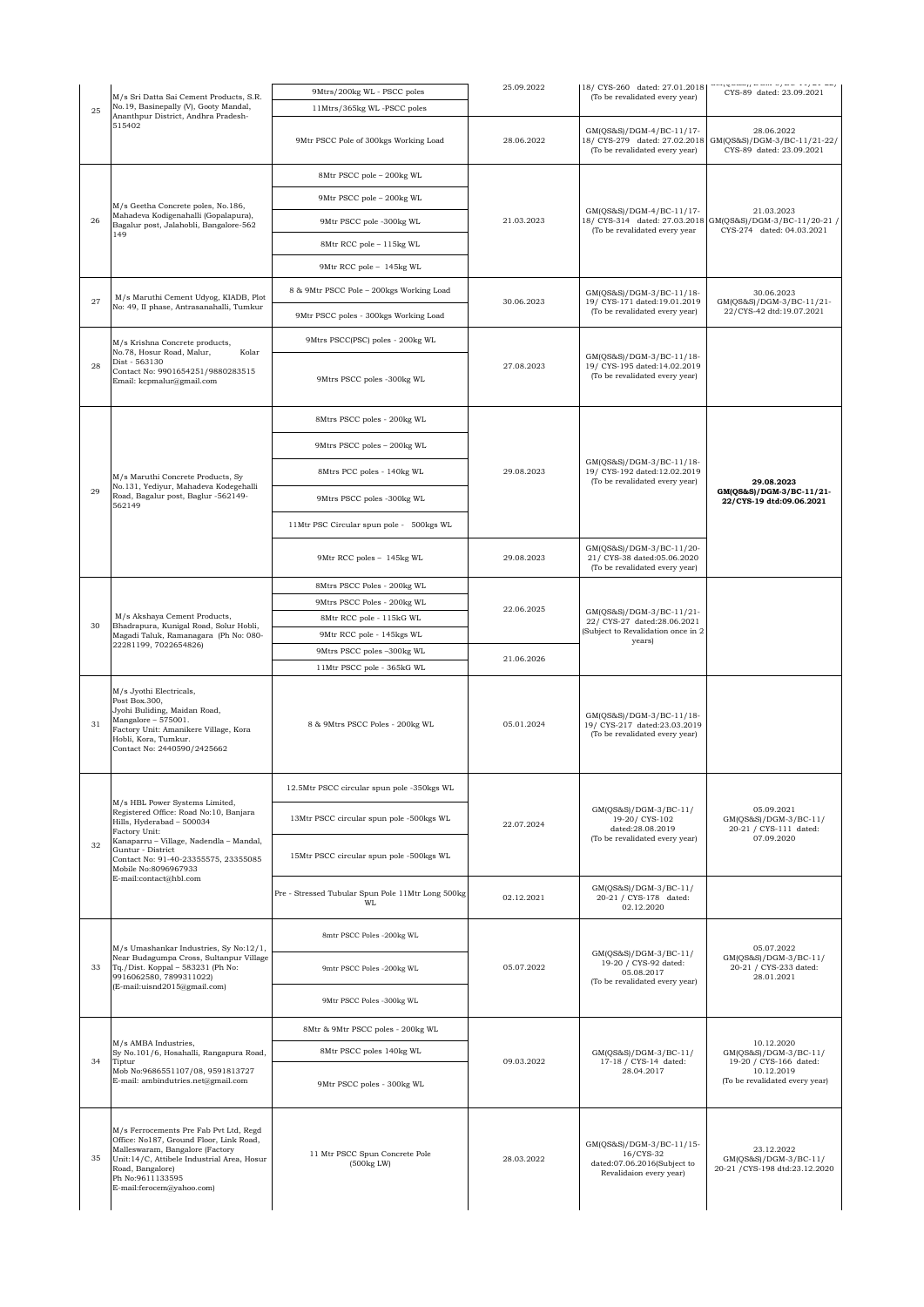|    | M/s Shaakya Industries,<br>Plot No:91, Vasanthanarashapura KIADB<br>Industrial Area,<br>2nd Phase, Tumakuru<br>Contact No:                                                                                                                                        | 8Mtrs PSCC poles -200kg WL                                 | 09.10.2024 | GM(QS&S)/DGM-3/BC-11/<br>19-20 / CYS-184 dtd:31.12.2019<br>(Subject to Revalidaion every<br>year)                                                                |                                                                         |
|----|-------------------------------------------------------------------------------------------------------------------------------------------------------------------------------------------------------------------------------------------------------------------|------------------------------------------------------------|------------|------------------------------------------------------------------------------------------------------------------------------------------------------------------|-------------------------------------------------------------------------|
| 36 |                                                                                                                                                                                                                                                                   | 9Mtrs PSCC poles - 200kg WL                                |            |                                                                                                                                                                  | 02.02.2023<br>GM(QS&S)/DGM-3/BC-11/20-<br>21/CYS-235 dtd:02.02.2021     |
|    |                                                                                                                                                                                                                                                                   | 9Mtrs PSCC poles -300kg WL                                 |            |                                                                                                                                                                  |                                                                         |
|    | 9538058855/080-23395777<br>E-mail:saru.parsi@gmail.com                                                                                                                                                                                                            | 8Mtr RCC pole - 115Kg WL                                   | 02.02.2022 | 02.02.2022<br>GM(QS&S)/DGM-3/BC-11/20-<br>21/CYS-235 dtd:02.02.2021                                                                                              |                                                                         |
|    |                                                                                                                                                                                                                                                                   | 9Mtr RCC pole - 145kg WL                                   |            |                                                                                                                                                                  |                                                                         |
|    |                                                                                                                                                                                                                                                                   | 8 & 9Mtr PSCC Pole - 200kgs Working Load                   |            |                                                                                                                                                                  |                                                                         |
|    | M/s Suman Concrte Products, M.Pais<br>Building, Miadan Road, Mangalore -<br>575001(Factory Unit: Kurubarahalli                                                                                                                                                    |                                                            | 08.11.2023 | GM(Q,S&S)/DGM-3/BC-11/18-<br>19/Cys-160 dated:28.12.2018 &<br>GM(Q,S&S)/DGM-3/BC-11/18-<br>19/Cys-151 dated:14.12.2018<br>(Subject to Revalidaion every<br>year) | 20.04.2021                                                              |
| 37 | Village, Ramanagar - 571511)<br>Ph No:2443903,<br>E-mail: info@roopacorporation.com)                                                                                                                                                                              | 9Mtr PSCC poles - 300kgs Working Load                      |            |                                                                                                                                                                  | GM(QS&S)/DGM-3/BC-11/<br>20-21 / CYS-22 dtd:27.05.2020                  |
|    |                                                                                                                                                                                                                                                                   | 11Mtr Pre Stressed Spun Pole of 500kgs WL                  |            |                                                                                                                                                                  |                                                                         |
|    | M/s Roopa Engineering Corporation,<br>Jyothi Building, Maidan Road, Mangalore<br>575001<br>Contact No: 0824-242676                                                                                                                                                | 8Mtrs PSCC poles -200kg WL                                 | 24.06.2024 | GM(QS&S)/DGM-3/BC-11/<br>20-21 / CYS-41 dtd:18.06.2020<br>(Subject to Revalidaion every<br>year)                                                                 |                                                                         |
| 38 |                                                                                                                                                                                                                                                                   | 9Mtrs PSCC poles - 200kg WL                                |            |                                                                                                                                                                  |                                                                         |
|    | E-mail: roopacorporation@yahoo.com                                                                                                                                                                                                                                | 9Mtrs PSCC poles -300kg WL                                 |            |                                                                                                                                                                  |                                                                         |
|    |                                                                                                                                                                                                                                                                   | 8Mtr PSCC pole -200kg WL                                   |            |                                                                                                                                                                  |                                                                         |
|    | M/s Chamundeshwari concrete products,<br>#285/1, Yelahanka bagalur Road, Bagalur,                                                                                                                                                                                 | 9Mtr PSCC pole - 200kg WL                                  |            | GM(QS&S)/DGM-3/BC-11/                                                                                                                                            |                                                                         |
| 39 | Jala Hobli,<br>Bangalore-562149.<br>(Ph no:9141391919,                                                                                                                                                                                                            | 9Mtr PSCC pole - 300Kg WL                                  | 04.03.2023 | 20-21 / CYS-59 dtd:17.07.2020<br>(Subject to Revalidaion every                                                                                                   | 04.03.2023<br>GM(QS&S)/DGM-3/BC-11/<br>20-21 / CYS-277 dtd:04.03.2021   |
|    | (E mail:chamundeshvari@gmail.com)                                                                                                                                                                                                                                 | 8Mtr RCC pole -115kg WL                                    |            | year)                                                                                                                                                            |                                                                         |
|    |                                                                                                                                                                                                                                                                   | 9Mtr RCC poles - 145kg WL                                  |            |                                                                                                                                                                  |                                                                         |
|    | M/s Nandhi Concrete Products, Opp.                                                                                                                                                                                                                                | 8 & 9Mtr PSCC Poles - 200kgs Working Load                  |            |                                                                                                                                                                  |                                                                         |
| 40 | Gante Basavanna temple, N.H 206,<br>Mudigere, Gubbi Tq, Tumkur Dist.                                                                                                                                                                                              |                                                            | 05.05.2023 | GM(QS&S)/DGM-3/BC-11/<br>18-19 / CYS-57 dtd:25.06.2018<br>(Subject to Revalidaion every<br>year)                                                                 | 14.08.2021<br>GM(QS&S)/DGM(El)-3/BC-11/20-                              |
|    | (Ph No: 8971113511, 9900818484) (E-<br>mail: nandhi.products@gmail.com)                                                                                                                                                                                           | 9Mtr PSCC poles - 300kgs Working Load                      |            |                                                                                                                                                                  | 21/CYS-84 dtd:17.08.2020                                                |
|    |                                                                                                                                                                                                                                                                   | 8Mtrs PSCC poles -200kg WL                                 |            |                                                                                                                                                                  |                                                                         |
|    | M/s SMK Concrete Industries, No 77,<br>Srinivasapura Grama, Thorebyrasandra<br>Post, Jogipalya, Nelamangala, Bengaluru<br>562123 (Ph No:<br>9343712298,9945280176, 9986449988 &                                                                                   | 9Mtrs PSCC poles - 200kg WL                                | 03.04.2025 | GM(QS&S)/DGM(El)-3/BC-11/20<br>21/CYS-87<br>dtd:17.08.2020/19.08.2020<br>(Subject to Revalidaion every<br>year)                                                  |                                                                         |
| 41 |                                                                                                                                                                                                                                                                   | 9Mtr RCC poles - 145kgs WL                                 |            |                                                                                                                                                                  |                                                                         |
|    | 8050796001)<br>M/s Shri Lakshmi Gowri Concrete                                                                                                                                                                                                                    |                                                            |            |                                                                                                                                                                  |                                                                         |
| 42 | Products,<br>Site No.116/1, N.H. 206, Islampura Gate<br>Near HP Petrol Bunk, Gubbi Tq, Tumkur<br>Dist. Karnataka, 572126<br>(Ph No: 8971113511, 9535034444)                                                                                                       | 8 & 9Mtr PSCC Poles - 200kgs Working Load                  | 20.06.2025 | GM(QS&S)/DGM(El)-3/BC-11/20-<br>21/CYS-97 dtd:28.08.2020<br>(Subject to Revalidaion every<br>year)                                                               |                                                                         |
|    |                                                                                                                                                                                                                                                                   | 9Mtr PSCC poles - 300kgs Working Load                      |            |                                                                                                                                                                  |                                                                         |
|    |                                                                                                                                                                                                                                                                   | 8Mtrs PSCC poles -200kg WL                                 | 22.06.2025 | GM(QS&S)/DGM(El)-3/BC-11/20-<br>21/CYS-100 dtd:01.09.2020<br>(Subject to Revalidaion every<br>year)                                                              |                                                                         |
|    | M/s Vishava Concrete Products.<br>Bhadrapura, Kunigal Road,                                                                                                                                                                                                       | 9Mtrs PSCC poles - 200kg WL                                |            |                                                                                                                                                                  |                                                                         |
| 43 | Solur Hobli, Magadi Taluk,<br>Bangalore Rural Dist<br>Ph No:080-42072889, 7022654826                                                                                                                                                                              | 8Mtr RCC pole -115kg WL                                    | 21.04.2025 | GM(QS&S)/DGM(El)-3/BC-11/20-<br>21/CYS-07 dtd:21.04.2021<br>(Subject to revalidation once in 2<br>years)                                                         |                                                                         |
|    |                                                                                                                                                                                                                                                                   | 9Mtr RCC pole - 145kg WL                                   |            |                                                                                                                                                                  |                                                                         |
|    |                                                                                                                                                                                                                                                                   | 8Mtrs PSCC poles -200kg WL                                 |            |                                                                                                                                                                  |                                                                         |
|    | M/s Srinivasa Concrete Products, Jagalur<br>Road, Alur Village, Davangere.<br>(Ph No: 9448213045, 8553502125) (E-<br>mail: Sri Srinivasa<br>electricals16@gmail.com)                                                                                              | 9Mtrs PSCC poles - 200kg WL<br>9Mtrs -PSCC poles -300kg WL | 20.03.2023 | GM(QS&S)/DGM(El)-4/BC-11/17<br>18/CYS-316 dtd: 27.03.2018<br>(Subject to Revalidaion every<br>year)                                                              | 04.09.2021                                                              |
|    |                                                                                                                                                                                                                                                                   | 11Mtr PSCC Circular spun pole-500kgs WL                    |            |                                                                                                                                                                  | GM(QS&S)/DGM(El)-3/BC-11/20-<br>21/CYS-106 dtd:05.09.2020               |
| 44 |                                                                                                                                                                                                                                                                   |                                                            |            | GM(QS&S)/DGM(El)-3/BC-11/17<br>18/CYS-316 dtd: 27.03.2018<br>(Subject to Revalidaion every                                                                       |                                                                         |
|    |                                                                                                                                                                                                                                                                   | 9Mtr RCC poles - 145kg WL                                  | 20.03.2023 |                                                                                                                                                                  | 04.09.2021<br>GM(QS&S)/DGM(El)-3/BC-11/20-<br>21/CYS-131 dtd:28.09.2020 |
|    |                                                                                                                                                                                                                                                                   | Pre - Stressed Tubular Spun Pole 11 Mtr Long -             |            | year)                                                                                                                                                            |                                                                         |
| 45 | M/s Sree Ganesha Power Products,<br>Sy No:133, Vajarahalli Village, Mantapa<br>Dhakale Bannerghatta Post, Jigani Hobli,<br>Bangalore - 560083.                                                                                                                    | 500Kg WL<br>RCC Pole - 9 Mtr Long, 145 Kg WL               |            | GM(QS&S)/DGM(El)-3/BC-11/20-<br>21/CYS-188 dtd:16.12.2020                                                                                                        |                                                                         |
|    |                                                                                                                                                                                                                                                                   | PSCC Pole - 8 Mtr Long, 200 Kg WL                          | 15.12.2021 |                                                                                                                                                                  |                                                                         |
|    |                                                                                                                                                                                                                                                                   | PSCC Pole - 9 Mtr Long, 200 Kg WL                          |            |                                                                                                                                                                  |                                                                         |
|    |                                                                                                                                                                                                                                                                   | 8Mtr PSCC poles -200kg WL                                  |            | GM(QS&S)/DGM(El)-3/BC-11/20-<br>21/CYS-195 dtd:22.12.2020<br>(Subject to revalidation once in 2<br>years)                                                        |                                                                         |
| 46 | M/s Peacock Industries,<br>(Factory Unit 1: 110/84, BT Layout,<br>Mahaveer Road, Davangere - 577001.<br>Factory Unit 2: Survey No. 61/1,<br>Togarekatte Panchayat, Narayanapura,<br>Harapanahalli, Davanagere).<br>Ph No: 08192-276392,<br>9448043405, 9844065336 | 9Mtr PSCC poles - 200kg WL                                 |            |                                                                                                                                                                  |                                                                         |
|    |                                                                                                                                                                                                                                                                   | 9Mtr RCC poles-145kgs WL                                   | 21.12.2025 |                                                                                                                                                                  |                                                                         |
|    |                                                                                                                                                                                                                                                                   | 8Mtr RCC poles -115 Kg WL                                  |            |                                                                                                                                                                  |                                                                         |
|    |                                                                                                                                                                                                                                                                   |                                                            |            |                                                                                                                                                                  |                                                                         |
|    |                                                                                                                                                                                                                                                                   | 9Mtrs PSCC poles -300kg WL                                 |            |                                                                                                                                                                  |                                                                         |
|    | M/s PKKR Electric Poles<br>Sy No.36, Near Vikrant Radial Road, Next                                                                                                                                                                                               | 8Mtr PSCC poles - 200kg WL                                 |            |                                                                                                                                                                  |                                                                         |
| 47 | to Tata Service Station, Hebbal Road,<br>Mysore                                                                                                                                                                                                                   | 9Mtr PSCC poles - 200kg WL                                 | 12.01.2022 | GM(QS&S)/DGM(El)-3/BC-11/20-<br>21/CYS-219 dtd:13.01.2021                                                                                                        |                                                                         |